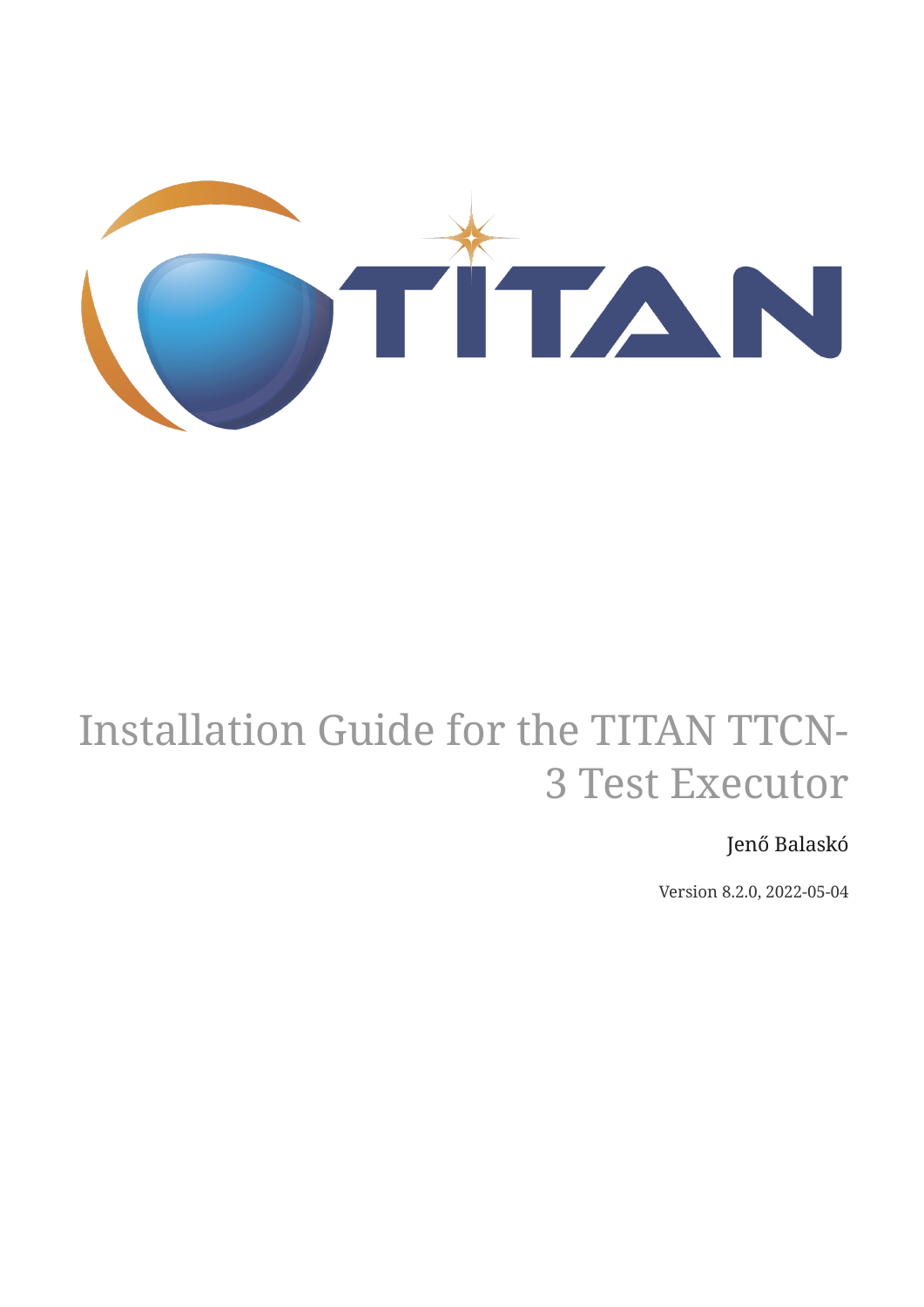## **Table of Contents**

| 2. Installing only for Ericsson Users Working in E2C with AFS Service  6 |
|--------------------------------------------------------------------------|
|                                                                          |
|                                                                          |
|                                                                          |
|                                                                          |
|                                                                          |
|                                                                          |
|                                                                          |
|                                                                          |
|                                                                          |
|                                                                          |
|                                                                          |
|                                                                          |
|                                                                          |
|                                                                          |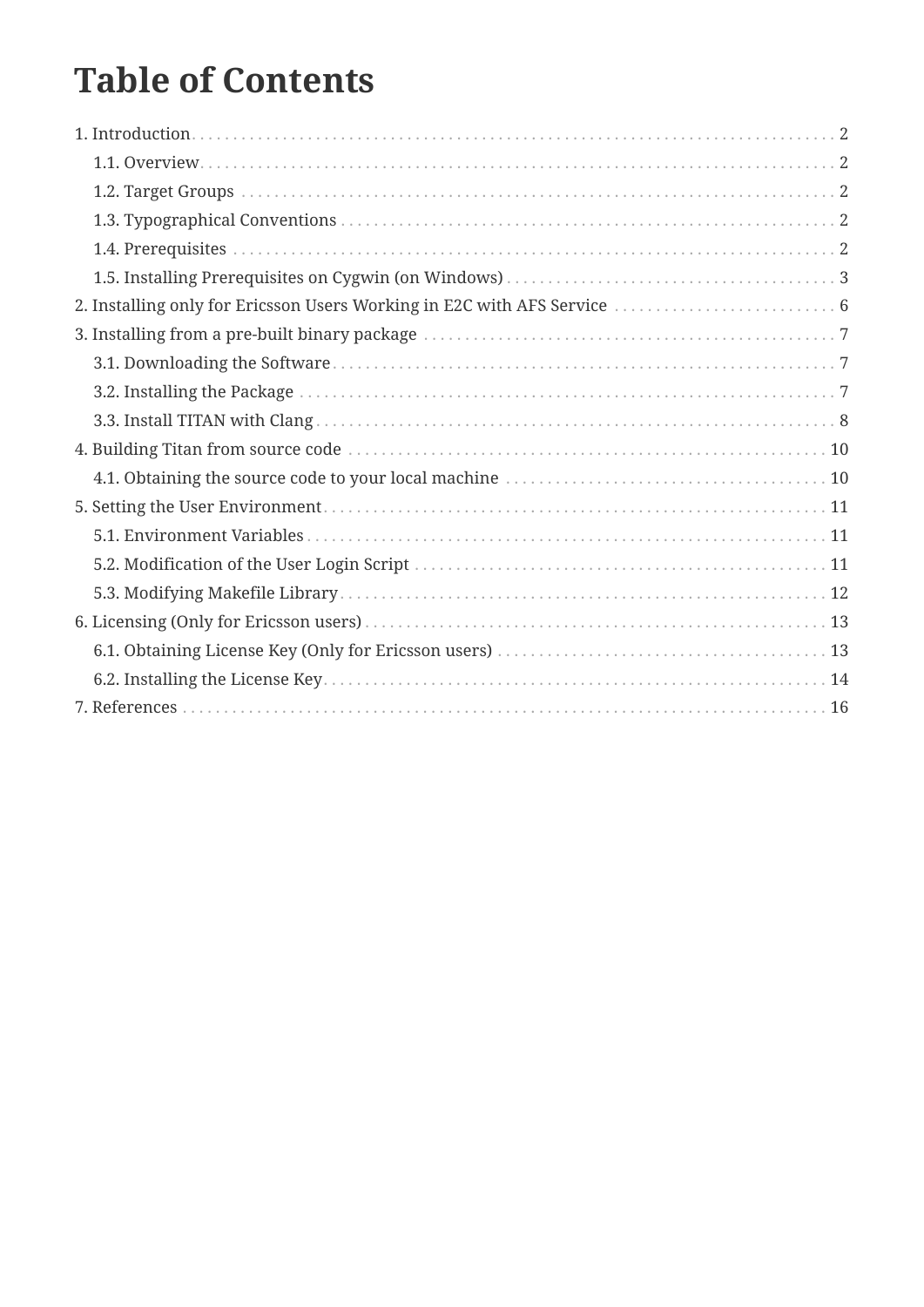#### **Abstract**

This document describes the detailed information of installing TITAN TTCN-3 Test Executor and all of its components.

#### **Copyright**

Copyright (c) 2000-2022 Ericsson Telecom AB.

All rights reserved. This program and the accompanying materials are made available under the terms of the Eclipse Public License v2.0 that accompanies this distribution, and is available at <https://www.eclipse.org/org/documents/epl-2.0/EPL-2.0.html>

#### **Disclaimer**

The contents of this document are subject to revision without notice due to continued progress in methodology, design and manufacturing. Ericsson shall have no liability for any error or damage of any kind resulting from the use of this document.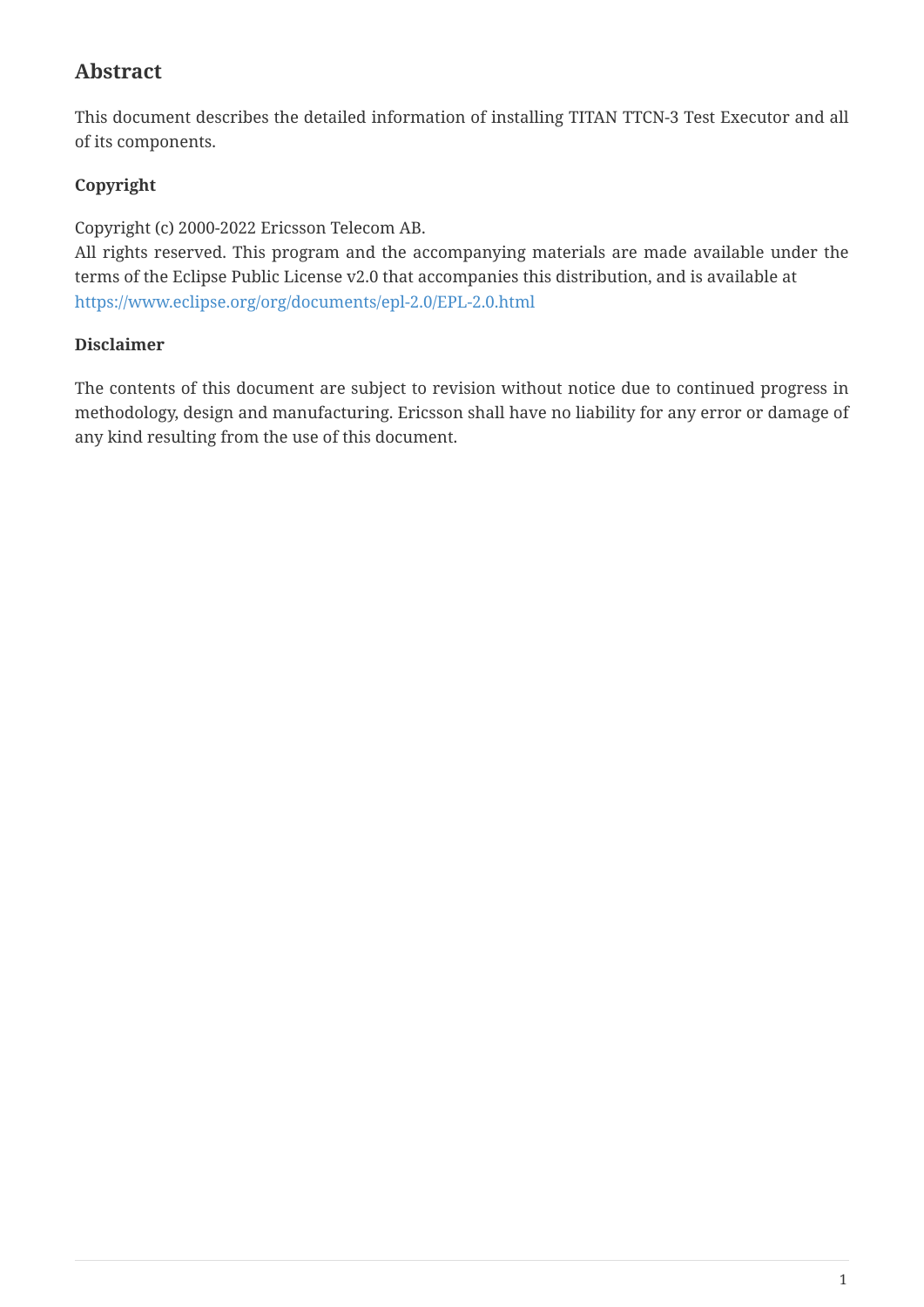# <span id="page-3-0"></span>**Chapter 1. Introduction**

## <span id="page-3-1"></span>**1.1. Overview**

This document describes obtaining the TITAN TTCN-3 Test Executor software, installing the Test Executor and all of its components, setting the user environment, and licensing mechanism.

#### <span id="page-3-2"></span>**1.2. Target Groups**

This document is for all audience who intend to create and execute simulations.

## <span id="page-3-3"></span>**1.3. Typographical Conventions**

This document uses the following typographical conventions:

- **Bold** is used to represent graphical user interface (GUI) components such as buttons, menus, menu items, dialog box options, fields and keywords, as well as menu commands. Bold is also used with '+' to represent key combinations. For example, **Ctrl+Click**
- The "**/**" character is used to denote a menu and sub-menu sequence. For example, **File / Open**.
- Monospaced font is used represent system elements such as command and parameter names, program names, path names, URLs, directory names and code examples.
- **Bold monospaced font** is used for commands that must be entered at the Command Line Interface (CLI), For example, **ttcn3\_start**

## <span id="page-3-4"></span>**1.4. Prerequisites**

The supported platforms are Solaris, Linux and Cygwin (on Windows platforms).

The following are required for proper operation of the TITAN:

- Openssl-devel 0.9.8k or higher (on Ubuntu: libssl-dev)
- Libxml2-devel 2.7.1 or higher
- JDK 1.5.0\_10 or later (only required if the JNI-based executor in the Executor plug-in is used. JNI cannot be used on Cygwin.) - *obsolete, will be removed in later releases*

If the platform has other, but compatible, version of above tools, TITAN will be built with those.

On Linux, the platform-supplied versions of OpenSSL-devel and libxml2-devel are used. OpenSSL is usually installed by default. The libxml2 package and the development packages may need to be installed manually.

The development packages should be called openssldev (or devel) or libopenssldev (or devel) and libxml2dev (or devel) respectively.

**NOTE**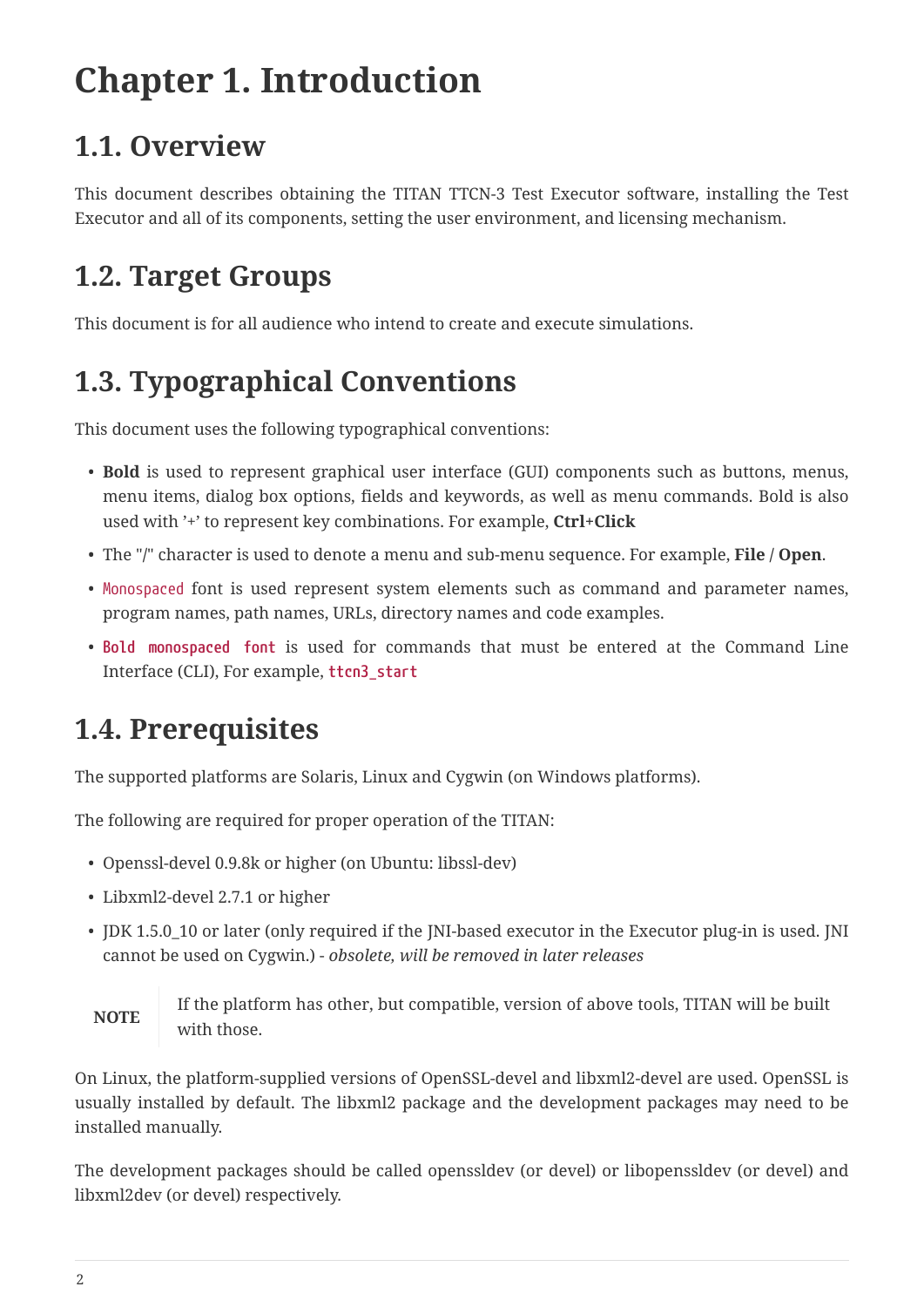To deploy the prerequisites is special on Cygwin therefore it is discussed below.

### <span id="page-4-0"></span>**1.5. Installing Prerequisites on Cygwin (on Windows)**

To deploy the prerequisites is special on Cygwin therefore it is discussed below.

Titan is always built on the newest Cygwin version available.

- If Cygwin has been installed already, refresh your Cygwin installation. Start the Cygwin setup utility (see below). It will refresh your installed Cygwin packages to the newest versions.
- If Cygwin hasn't been installed yet:
	- 1. Download and execute the latest Cygwin installer utility depending on your platform and the Titan package to be downloaded: 32-bit version: <https://cygwin.com/setup-x86.exe> 64-bit version: [https://cygwin.com/setup-x86\\_64.exe](https://cygwin.com/setup-x86_64.exe)
	- 2. Select Install from Internet (recommended to save local disk place)
	- 3. Choose Cygwin installation root directory (C: is recommended).
	- 4. Select All users or Just Me.
	- 5. Select "Local Package Directory" (typically the same directory, where the setup…exe Cygwin installer utility is stored).
	- 6. Use Internet Explorer Proxy Settings (recommended).
	- 7. Select a download mirror site.
	- 8. In the package selection dialog you can select different views to find the required packages easier and you can search the packages via the search field. The Cygwin installer will automatically select the packages which the manually selected ones are depending on. Do not deselect any automatically selected package! There are three hierarchical levels of minimally required packages, depending on Your task:
		- a. test execution only (from command line or from Eclipse Titan Executor): Base: <All packages> (Default setting of the installer) Net: openssl Tcl: expect
		- b. Test case development: in addition to the above select the following packages: Devel: binutils Devel: gcc-g++ Devel: make Libs: libxml2-devel Net: openssl-devel (automatically installs Net:openssl as well, if selected
		- c. To compile your own Titan Cygwin binary: in addition to the above, select the following packages: Devel: bison Devel: ctags (optional) Devel: diffstat Devel: flex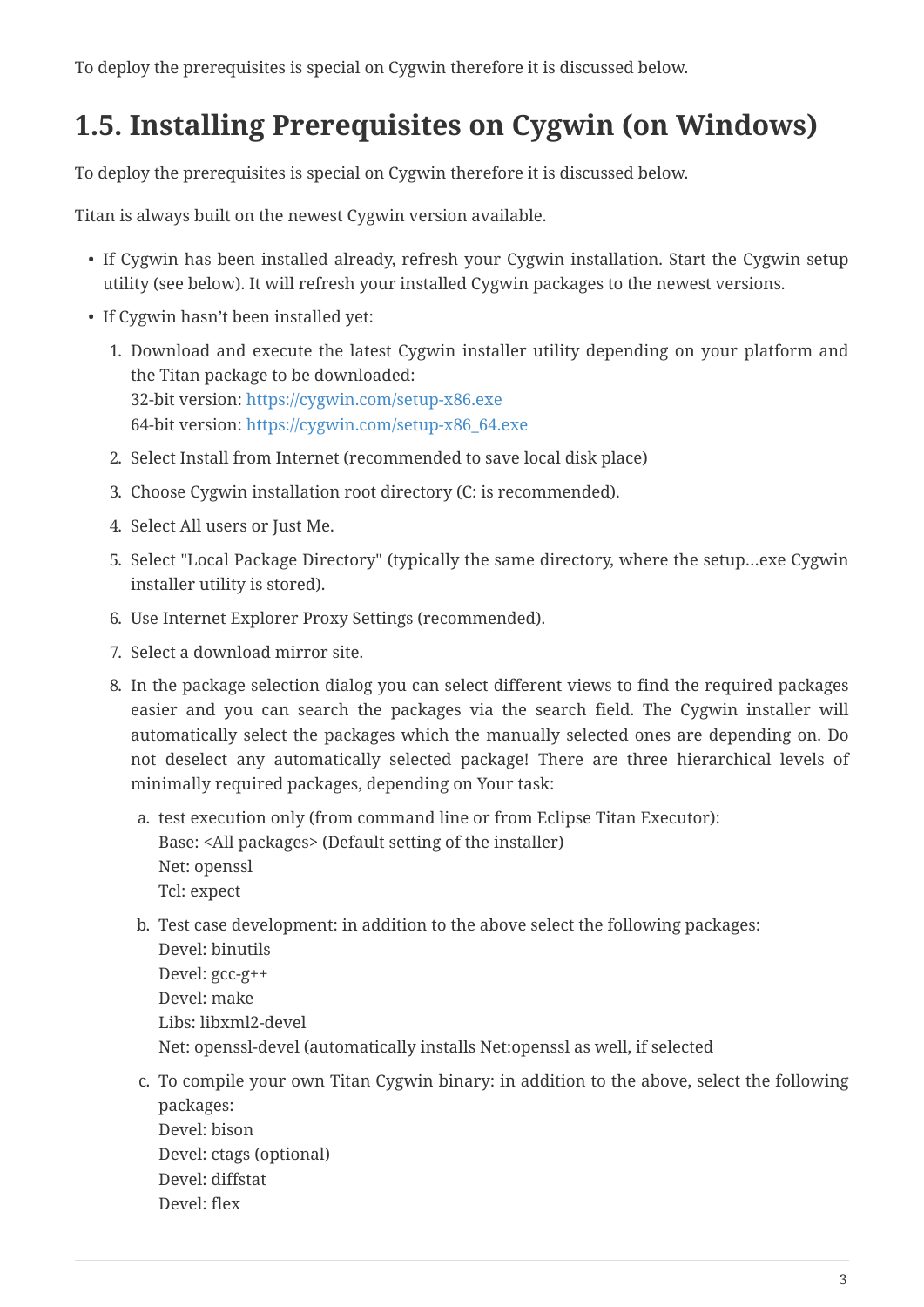Devel: gcc-core Devel: perl Devel: git Editors: <any editor of your preference> e.g vi, nedit, xemacs, gedit, nano and so on Libs: libncurses-devel Libs: libreadline-devel Libs: libexpat1 Libs: libiconv, libiconv-devel, libiconv2

- d. To contribute to Titan, test port or protocol module development: Devel: git-review If, after selecting the required packages and clicking on the "Next" button, a "Resolving Dependencies" window lists further required packages, ensure that the "Select required packages (RECOMMENDED)" checkbox is checked and click on the "Next" button.
- 9. Select the Create icon on the Desktop checkbox
- 10. Optional

Your "unix" home directory, by default is: <your cygwin installation directory>/home/<yourUserId>.

If you are (also) working in command line mode, it is a good practice to change this to the folder where your TTCN-3 projects are located.

In older cygwins:

Edit the file <your cygwin installation directory>/etc/passw:

In the line: <ourUserId>:unused:<xxxxxx>:<yyyyy>:U-<yourDomain><yourUserId>, S-1-5-21 nnnnnn…nnnnnn:/home/<yourUserId>:/bin/bash

replace /home/<yourUserId> with the folder of your preference.

Starting with Cygwin 1.7.34 or later, set db\_home in file /etc/nsswitch.conf. For example set:

db\_home: /cygdrive/c/Users/<yourUserId>.

**NOTE** You can access all Windows drives from Cygwin as /cygdrive/<windowsDriveLetter>. Example: to set your "unix" home directory to the My\_Home folder within your Windows Documents folder, you should replace /home/<yourUserId> by /cygdrive/c/Users/<yourUserId>/Documents/My\_Home.

#### **WARNING**

The path of your "unix" home directory shall not contain any space! It is not a requirement, but is a kind of best practice to place Titan into a subfolder within your "unix" home directory.

- 1. When installation is finished, add the \$CYGWIN\_INSTALL\_DIRECTORY\bin and \$CYGWIN\_INSTALL\_DIRECTORY\usr\bin directories to the PATH environment variable of Windows, so Eclipse will access the shell commands. For example, if the cygwin root is C:\cygwin64 then Path should contain C:\cygwin64\bin;C:\cygwin64\usr\bin.
- 2. To check if your installation is correct, open either a Cygwin shell (use the desktop icon created during Cygwin installation or start bash.exe from the Windows Start menu) or start cmd.exe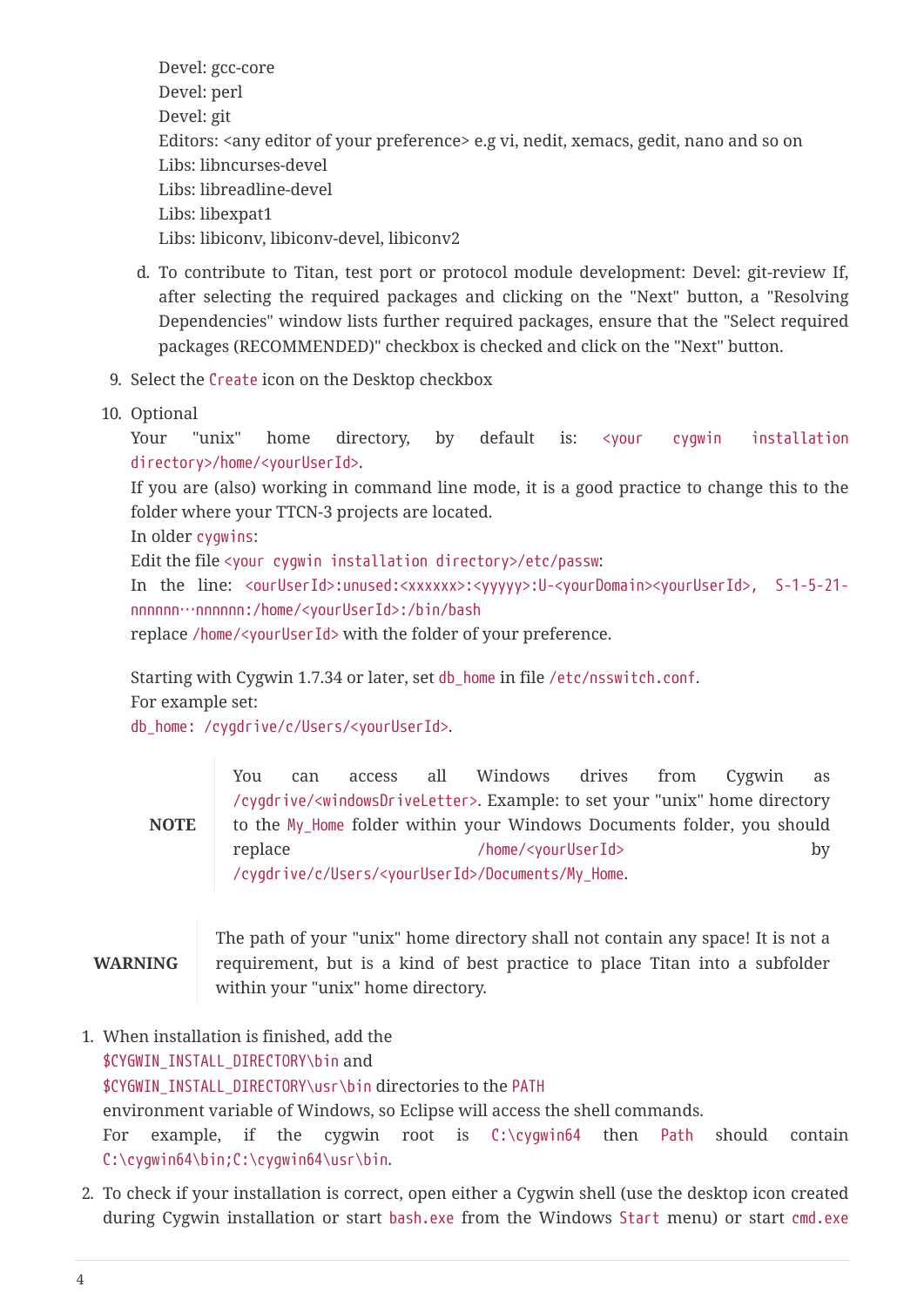from the Windows Start menu and type: bash.exe.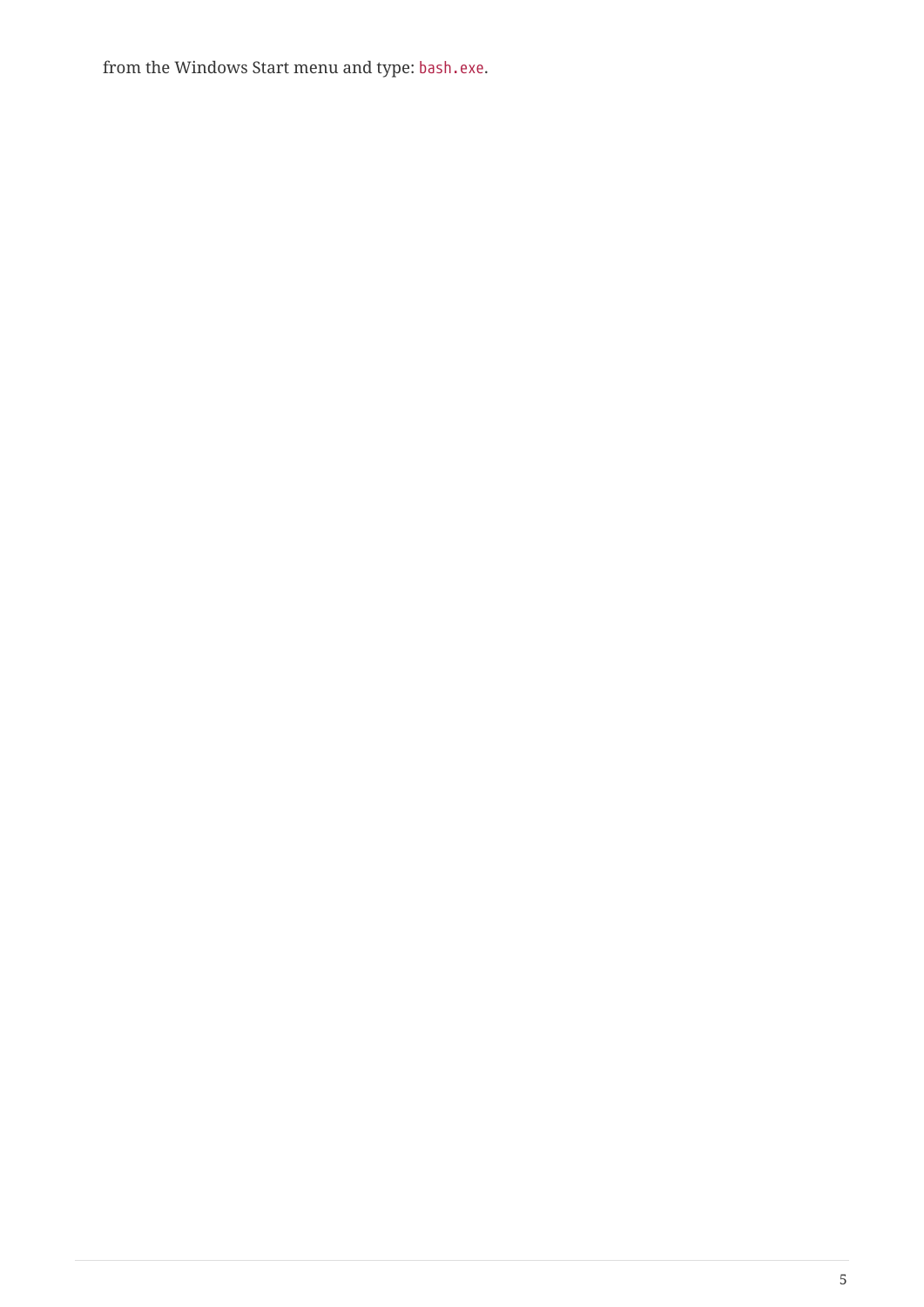# <span id="page-7-0"></span>**Chapter 2. Installing only for Ericsson Users Working in E2C with AFS Service**

- 1. In CLI or in your batch file add the required module containing the full pre-installed titan version, for example: module add ttcn/7.1-pl0
- 2. Set the environment variables according to the next chapter, except setting \$TTCN3\_DIR. It has been set by the previous command.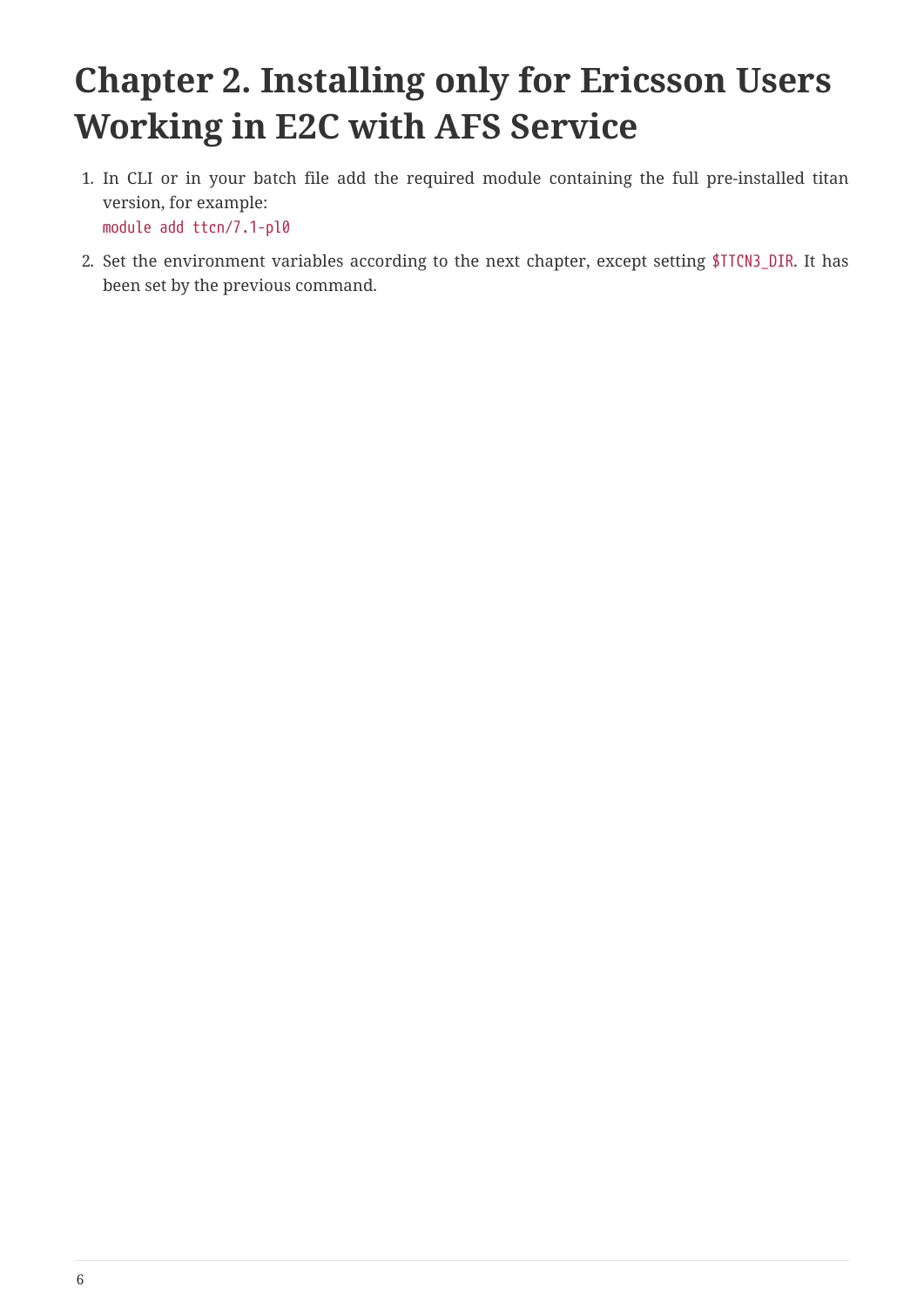# <span id="page-8-0"></span>**Chapter 3. Installing from a pre-built binary package**

This chapter describes obtaining the software and installing it.

#### <span id="page-8-1"></span>**3.1. Downloading the Software**

The Titan package can be installed from the provided download sites.

Download the Titan package for your platform, OS and GCC version from the provided download sites:

- For Ericsson users only: [http://ttcn.ericsson.se/download.](http://ttcn.ericsson.se/download) The usage of this version is conditioned by the presence of a license file and supported by the Titan support team.
- For users outside Ericsson: [https://projects.eclipse.org/projects/tools.titan/downloads.](https://projects.eclipse.org/projects/tools.titan/downloads) This version is licensed under the Eclipse Public License.

A binary distribution, suitable for the used operating system (Solaris, Linux, FreeBSD), and for a C++ compiler, in a tar-gzip archive will be received. For Windows $^{[1]}$  $^{[1]}$  $^{[1]}$  users there is no pre-built version, but compiling the open-source version is possible.

<span id="page-8-3"></span>**WARNING** the version of C++ compiler used is important. If the version difference between the system's compiler and the compiler that the basic TTCN–3 library was built with is large enough, the linking of executable test suites will fail with strange error messages. The reason is the different mapping of C++ class and (polymorphic) member function names into linker symbols. For example, this problem persists between versions 2.8.x and 2.95.x of GCC. Different C++ compilers (e.g. Sun Workshop and GCC) are, of course, totally incompatible. The solution for this problem is to use nearly the same version of the C++ compiler as the binary package was built with.

Binaries for other operating systems or C++ compilers are available only on request.

#### <span id="page-8-2"></span>**3.2. Installing the Package**

No administrator (root) privileges are required for installation, but the install directory must be readable for all users of the test executor. Perform the following steps to install TITAN:

- 1. Create an empty directory, for example, /usr/local/TTCN3 or /home/<UserId>/TTCN3. This directory will be referred as \$TTCN3\_DIR in the further sections of this document.
- 2. Copy the .tgz file into this directory.
- 3. Unpack all files from the archive using any of the following commands (assuming GNU tar): tar xvzf ttcn3-<version>-<platform>-<compiler>.tgz or

```
gzip -dc ttcn3-<version>-<platform>-<compiler>.tgz | tar -xvf-
```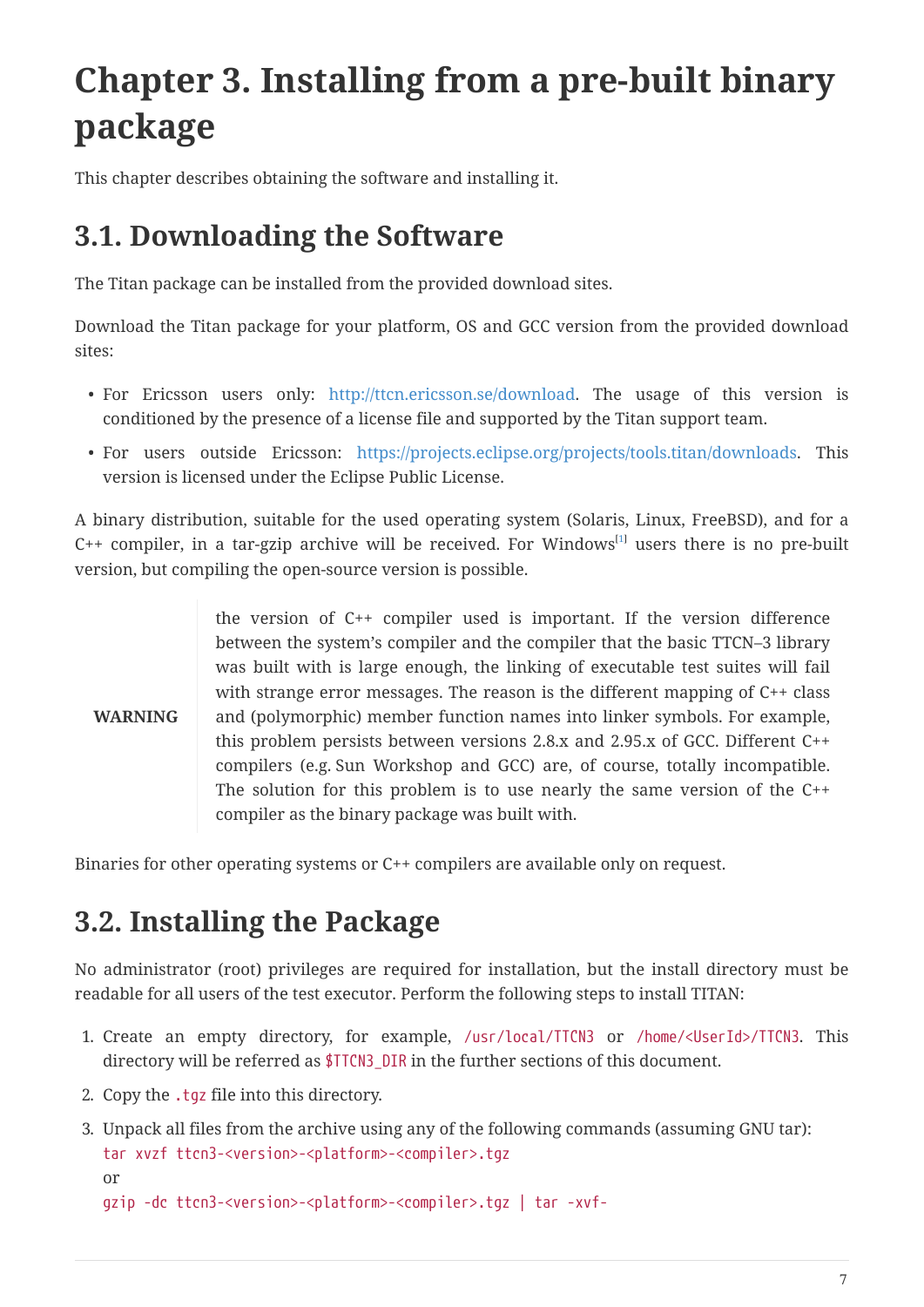The following sub-directories are created:

- bin contains the executable programs: The Compiler, the Makefile Generator, the Main Controller for parallel test execution and two log formatter utilities.
- etc contains a demo license key, which enables to use the parser parts of the Compiler by any user on any host, that is, without C++ code generation. The installation can be tested with this demo key until the personalized license key is received.
- include contains the  $C+/+$  header files needed to compile the generated  $C++$  code.
- lib contains the pre-compiled Base Library for use with the generated C++ code both for single and parallel mode in static and dynamic linking $^{\left[ 2\right] }$  formats.
- <span id="page-9-1"></span>• man contains UNIX manual pages (for the Compiler and the Makefile Generator).
- demo contains a simple TTCN–3 test suite ("Hello, world!") together with a sample test port and a compiled executable.
- doc contains this documentation in PostScript and PDF formats.

To complete the TITAN TTCN–3 Test Executor installation, some environmental variables should be set and the login script should be modified.

<span id="page-9-2"></span>**NOTE** The C++ source code generated by this version (patch level) of Compiler is not compatible with older versions of TTCN-[3](#page-10-2) Base Library and vice versa.<sup>[3]</sup>If upgrading TITAN from an older version, all modules of existing test suites must be re-translated with the new compiler in order to make them running with the new libraries.

It is recommended to make a backup copy of the older version of the distribution. There are some minor incompatibilities in the compiler's grammar that may cause many syntax errors in TTCN–3 modules that were translated correctly with earlier versions.

## <span id="page-9-0"></span>**3.3. Install TITAN with Clang**

Currently it is experimental to use TITAN with clang on Ubuntu operating system. It is tested only on Ubuntu. In order to use TITAN with clang on Ubuntu some steps must be done:

- 1. Install **clang-3.8** (3.8 is the required version) or **clang** version 6.0.0 on Ubuntu 18.04. For clang 6.0.0, the suffix -3.8 shall be omitted in the steps listed below.
- 2. Go into your TITAN installation directory and open (or create) the Makefile.personal file and add the following lines: **CXX := clang++-3.8 CC := clang-3.8**
- 3. If TITAN is already compiled run **make distclean** command
- 4. To compile TITAN with clang run **make** and **make install** commands.

There are some important notes about using clang with TITAN:

• The C++ source code generated and TITAN must be compiled with the same version of clang. See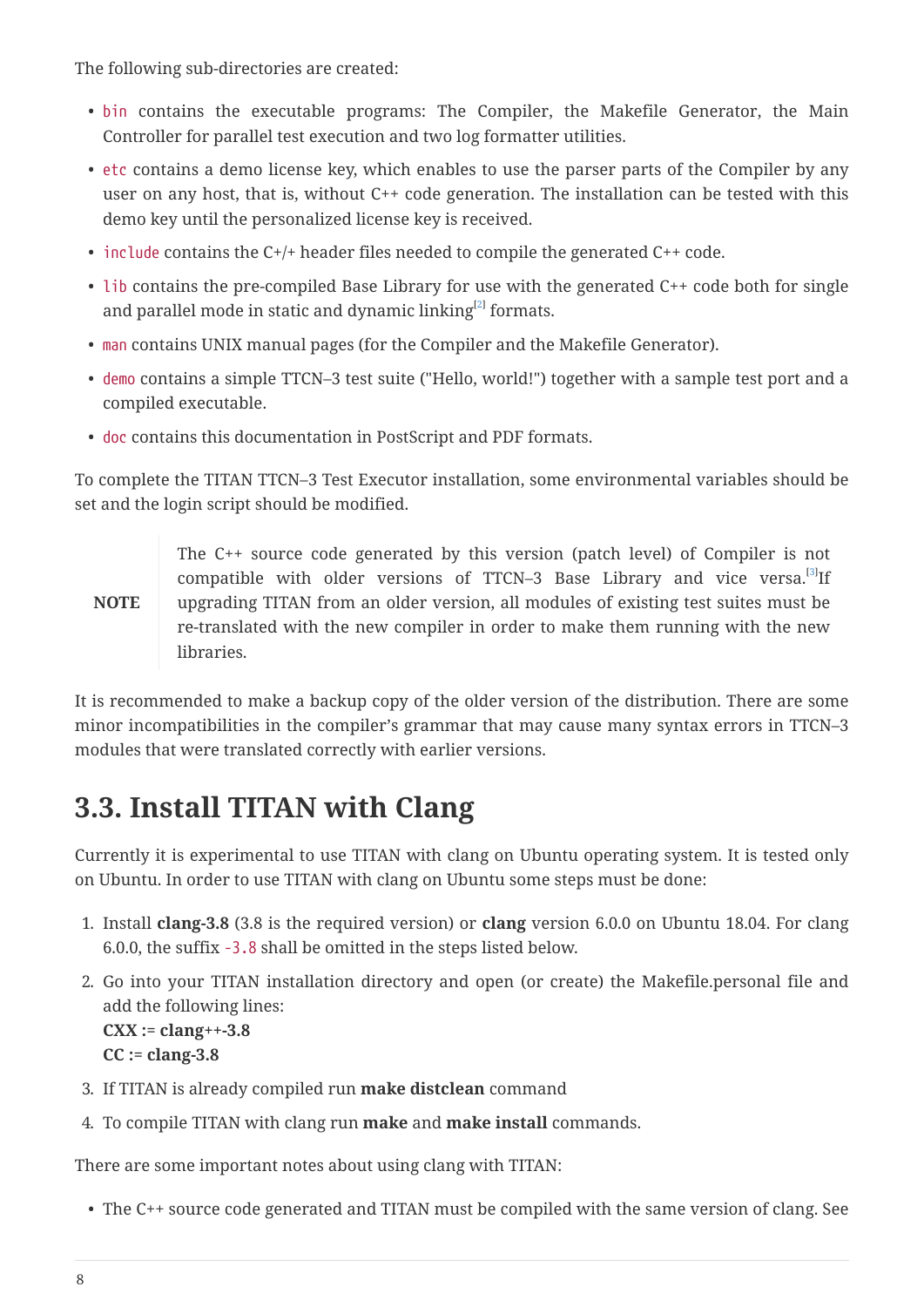section 2.2 note.

- Makefiles of TTCN-3 projects must be modified by hand(replace **CXX = g\* with \*CXX = clang3.8**). Or regenerated using **makefilegen**, to use clang compiler. TITAN's **makefilegen** can detect if it was compiled with clang and will generate makefiles with clang as default C++ compiler.
- Required clang version is **3.8**.

**NOTE** On Ubuntu 18.04 the default clang version is 6.0.0.

<span id="page-10-0"></span>[\[1\]](#page-8-3) For using TITAN on Windows platforms, installing the Cygwin programming environment is required see chapter 1.5 Installing Prerequisites on Cygwin (on Windows)

<span id="page-10-1"></span>[\[2\]](#page-9-1) Note that not all platforms support dynamic linking.

<span id="page-10-2"></span>[\[3\]](#page-9-2) Sometimes even the linking fails; but a successful linking does not mean that everything is correct at all.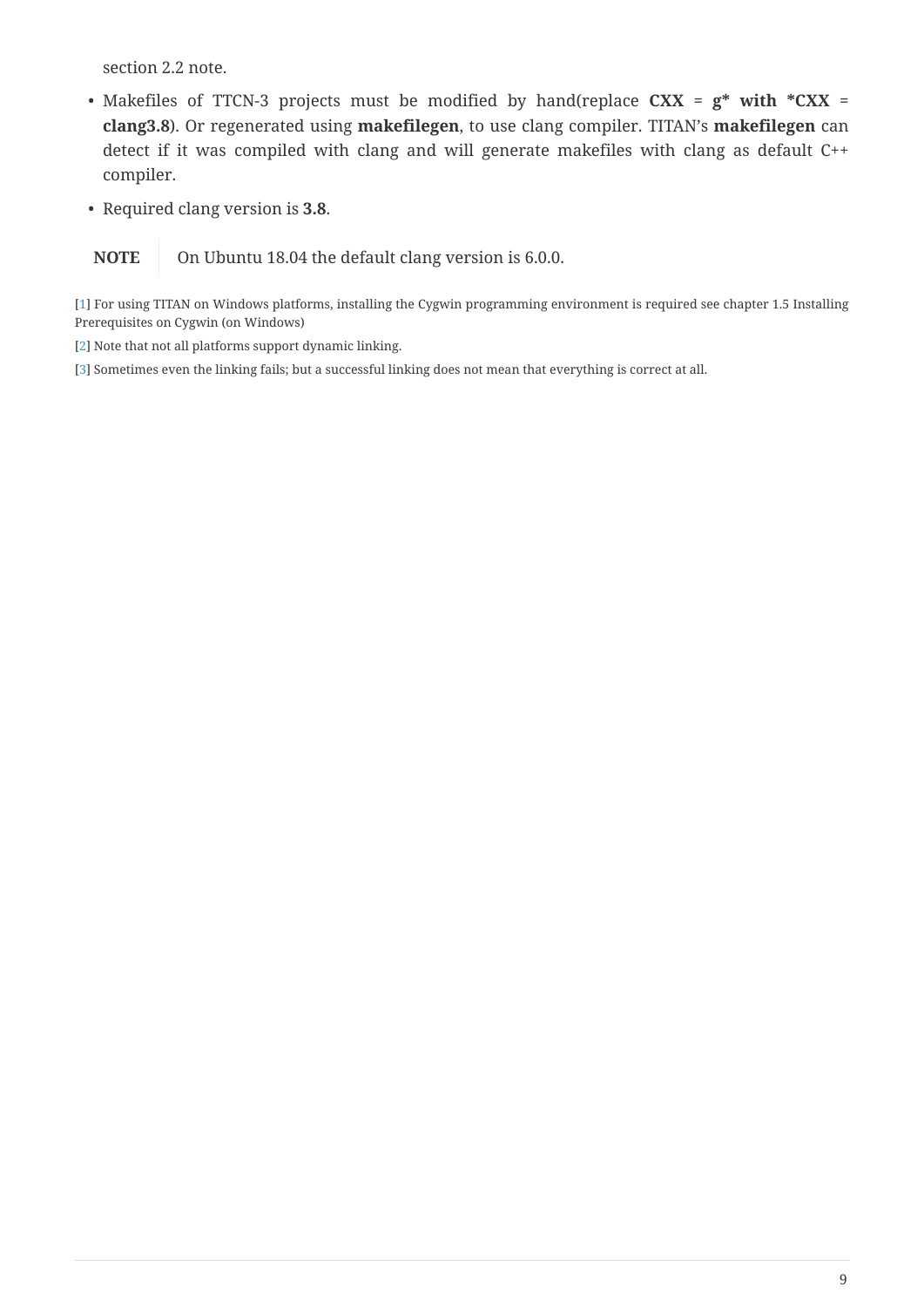## <span id="page-11-0"></span>**Chapter 4. Building Titan from source code**

#### <span id="page-11-1"></span>**4.1. Obtaining the source code to your local machine**

The name of the source code repository of Titan is titan.core in Eclipse GitLab. Follow steps as follows.

1. First time execute these commands:

```
cd ~/git
  git clone https://gitlab.eclipse.org/eclipse/titan/titan.core.git
  This way a folder "titan.core", the "titan repository" will be created with the TITAN source code
  and build system.
  To update the already existing repository execute these commands:
  cd ~/git/titan.core
  git pull https://gitlab.eclipse.org/eclipse/titan/titan.core.git
2. Follow the instructions in the file "titan.core/README.<your platform>"
```
3. Continue with the next paragraph of this document.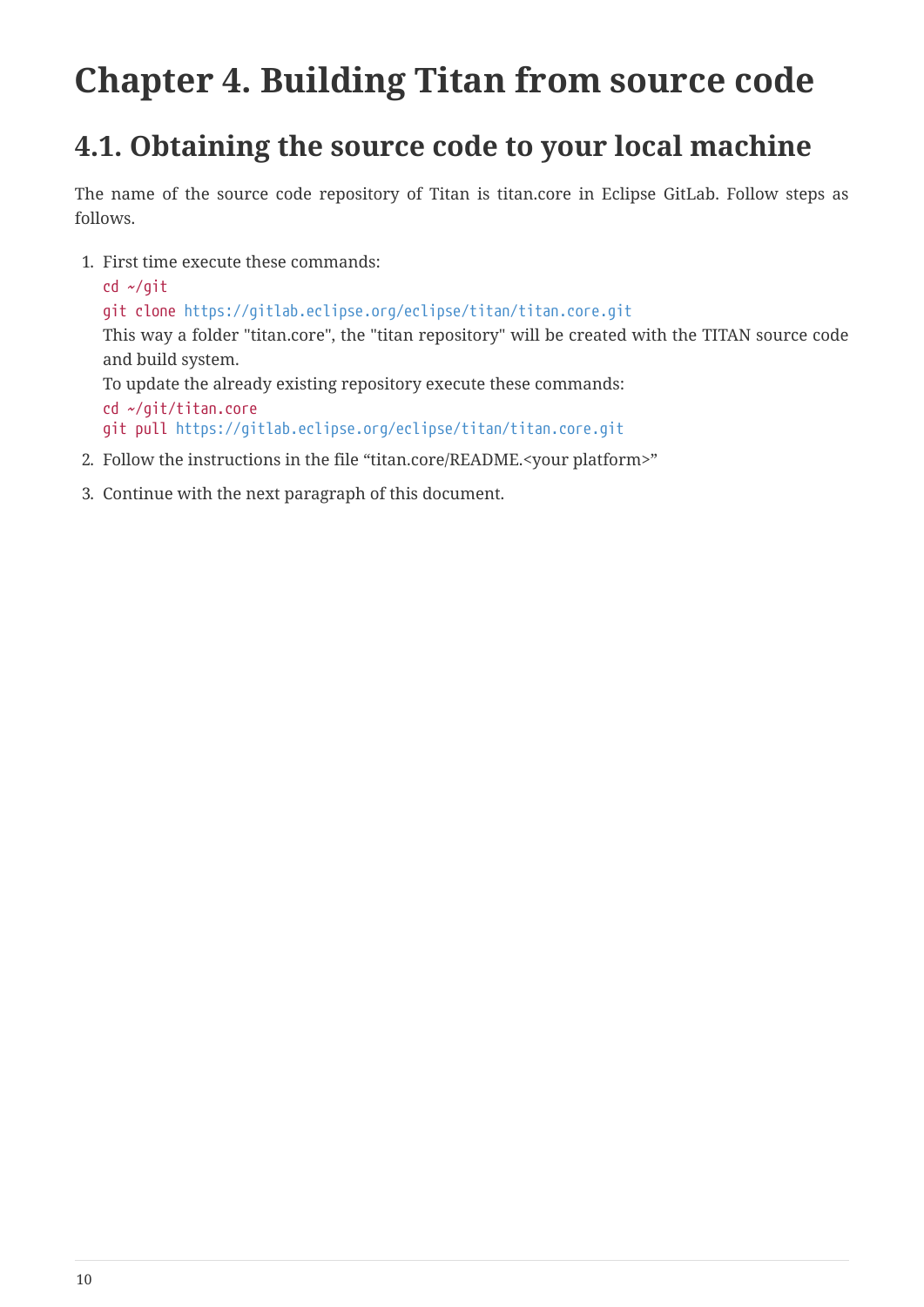## <span id="page-12-0"></span>**Chapter 5. Setting the User Environment**

This chapter describes the environment variables that must be set, and the modification of the user login scripts.

#### <span id="page-12-1"></span>**5.1. Environment Variables**

The following environment variables should be set:

- With system administrator privileges, set the \$TTCN3\_DIR environment variable in the common /etc/profile and add the \$TTCN3\_DIR/bin directory to the system paths.
- All tools of TITAN, including the Executable Test Suites, require a shared library of OpenSSL (libcrypto.so) for execution. To avoid incompatibilities, the suitable shared object file is provided in \$TTCN3\_DIR/lib, so add \$TTCN3\_DIR/lib to the LD\_LIBRARY\_PATH environment variable.

**WARNING** If this step is not performed, the compiler will not start!

- Add \$TTCN3\_DIR/man to the \$MANPATH environment variable to reach the manual pages directly.
- If there is no valid license key, refer to [Licensing](5-licensing.md). If upgrading from an older version with a license key valid for this version, skip this step.
- To run TITAN, ensure that the \$TTCN3\_DIR environmental variable has been set, for example, assuming a tcsh as login shell: setenv TTCN3\_DIR /usr/local/TTCNv3
- To use the TTCN–3 keyword help feature in the GUI with a web browser other than the default Netscape, it is necessary to set the \$TTCN3\_BROWSER `environmental variable, for example, to specify Opera, type the following at the C-shell: `setenv \$TTCN3\_BROWSER opera

After setting the environmental variables, the TITAN TTCN–3 Test Executor installation is complete.

## <span id="page-12-2"></span>**5.2. Modification of the User Login Script**

The following examples provide some help in modifying the login scripts. In case of using AFS for installing TITAN, the first command (setting TTCN3\_DIR) must not apply because it already has been set.

#### **Example modifications of login script** assuming bash as login shell:

```
TTCN3_DIR=/usr/local/TTCNv3 # not for AFS
PATH=$TTCN3_DIR/bin:$PATH
LD_LIBRARY_PATH=$TTCN3_DIR/lib:$LD_LIBRARY_PATH
MANPATH=$MANPATH:$TTCN3_DIR/man
TTCN3_LICENSE_FILE=/home/tmpusr/license.dat
export TTCN3 DIR PATH LD LIBRARY PATH MANPATH TTCN3 LICENSE FILE
```
**Example modifications of login script** assuming tcsh as login shell: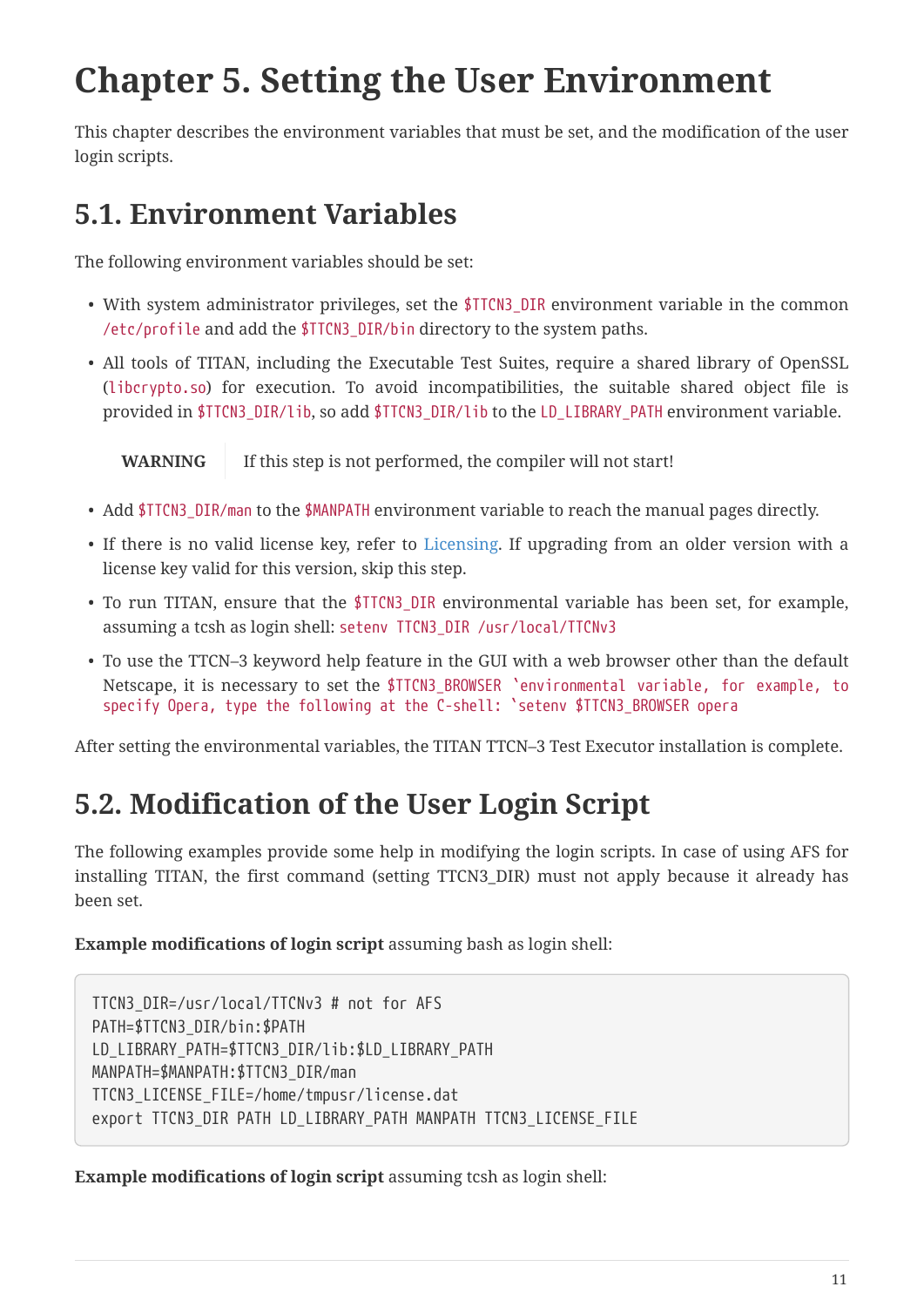```
setenv TTCN3_DIR /usr/local/TTCNv3 # not for AFS
setenv PATH ${TTCN3_DIR}/bin:${PATH}
setenv LD_LIBRARY_PATH ${TTCN3_DIR}/lib:${LD_LIBRARY_PATH}
setenv MANPATH ${MANPATH}:${TTCN3_DIR}/man
setenv TTCN3_LICENSE_FILE /home/tmpusr/license.dat
```
#### <span id="page-13-0"></span>**5.3. Modifying Makefile Library**

Make sure that the Makefile contains the following highlighted part:

```
SOLARIS8_LIBS = -lxnet -lxml2 -lresolv -lnsl -lsocket
LINUX_LIBS = -lxml2 -lpthread -lrt
```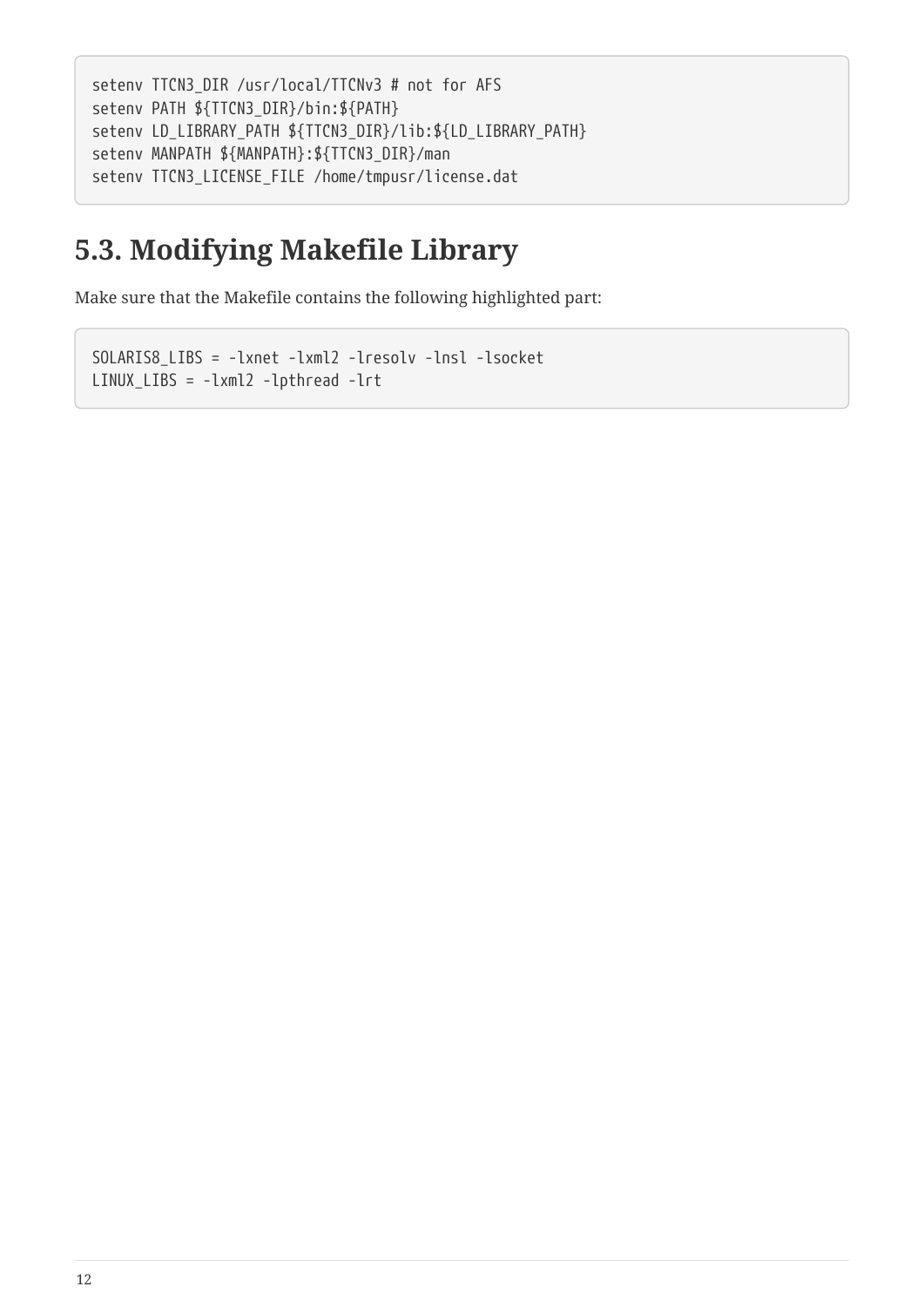# <span id="page-14-0"></span>**Chapter 6. Licensing (Only for Ericsson users)**

This chapter describes how to obtain and install a TITAN license key.

From version 1.1.pl8, TITAN can be used only with a valid license key.

## <span id="page-14-1"></span>**6.1. Obtaining License Key (Only for Ericsson users)**

The license keys are **free of charge** and can be ordered via an HTML form on the following URL: Request a Titan licence at:

<https://ericoll.internal.ericsson.com/sites/Titan/Pages/TitanLicenses.aspx>

The personalized license key is a simple ASCII text file, which is sent as an e-mail attachment.

Example of license file:

```
—–BEGIN TTCN-3 LICENSE FILE—–
AAAAAUrhbm9zIFpvbHThbiBTemFi8wAAAAAAAAAAAAAAAAAAAAAAAAAAAAAAAAAA
AAAAAFN6YWJvLkphbm9zQGV0aC5lcmljc3Nvbi5zZQAAAAAAAAAAAAAAAAAAAAAA
AAAAAENvbmZvcm1hbmNlIExhYiwgRXJpY3Nzb24gSHVuZ2FyeSBMdGQuAAAAAAAA
AAAAAEVUSC9STC9TAAAAAAAAAAA7ygrgPayP34CzP9B0bXBqc3oAAAAAAAEAAAAB
AAAAAAAAAAEAAABjAAAAYwAAAIEAAAAAAAAAADAsAhRmeNSqfy5/3iEHFsBi1miR
+imw2AIUdRN/V3m6gDQzVeMS+wFUl3UEeKgAAA==
—–END TTCN-3 LICENSE FILE—–
```
The license key contains the following information encoded in PEM format of OpenSSL library:

A unique identifier (integer number). If the license needs to be renewed or there are problems with licensing, refer to this Unique ID.

- Personal data: user's name, e-mail address, company's name and department.
- The time interval of the license key validity.
- The host ID of the computer where the license is valid on (optional).
- The login name that is allowed to use the tool with this key (optional).
- The type of limitation, that is, host ID, login name or both.
- The version interval of the Test Executor that the license key is valid for.
- The list of features that are enabled by this key (in a bitmask).
- <span id="page-14-2"></span> $\bullet \,$  DSA digital signature $^{[4]}$  $^{[4]}$  $^{[4]}$ , which is calculated on all information fields to protect data integrity and make it impossible to modify license information by the user.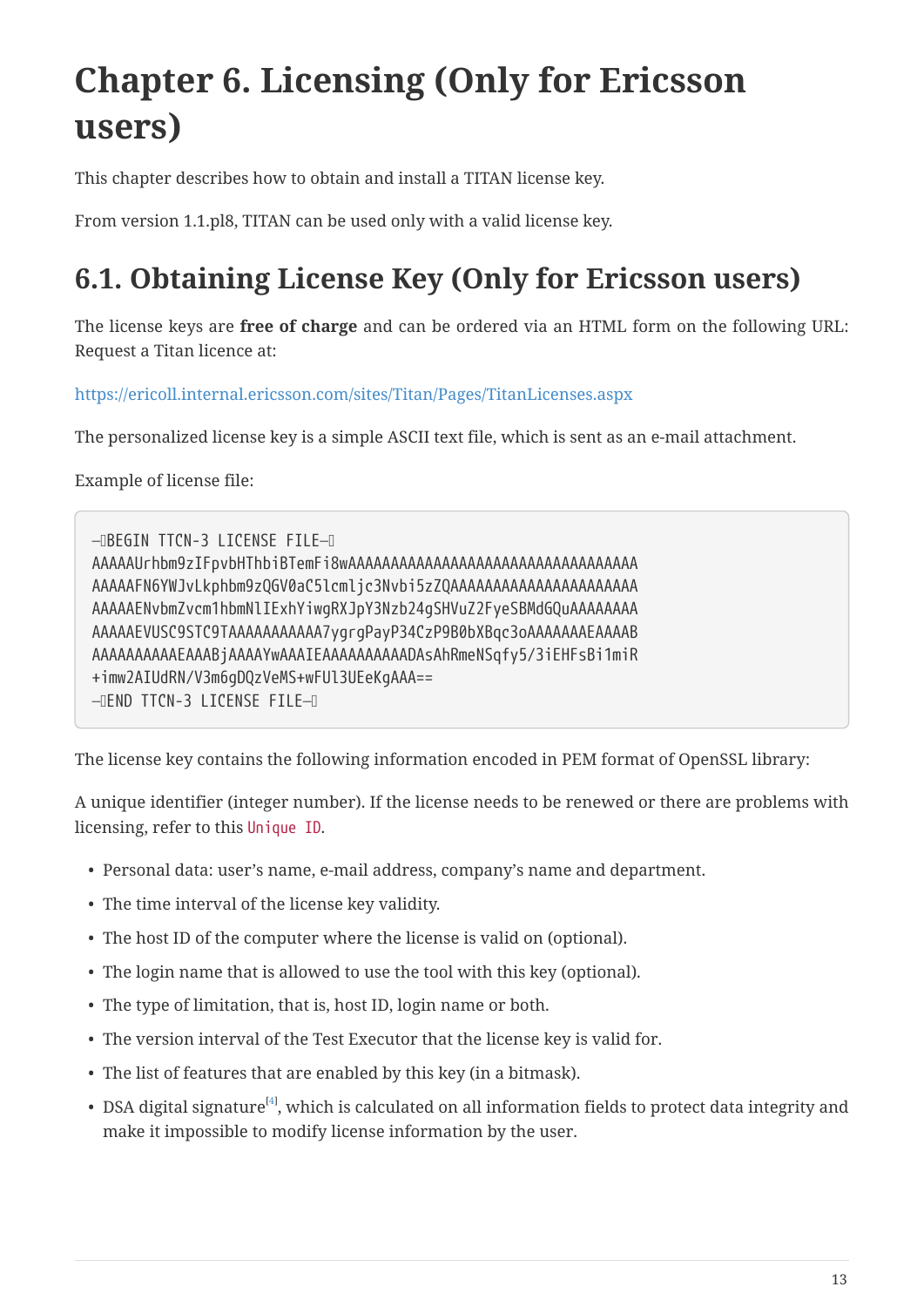#### <span id="page-15-0"></span>**6.2. Installing the License Key**

Perform the following steps to install the license key:

- Save the license key somewhere in the user home directory. The recommended name for it is license.dat, but it can be named alternatively
- It is advised to change its permissions to read-only in order to avoid accidental modification or erasing.
- Set the TTCN3 LICENSE FILE environment variable to point to the license file with full path name. Add this command to the login script to do this step automatically for each login.
- Check the validity of the license by issuing \$TTCN3 DIR/bin/compiler -v. The compiler will print its version and the information contained in the license file. Also it checks the validity of the license key. Example printout:

```
$ compiler -v
TTCN-3 and ASN.1 Compiler for the TTCN-3 Test Executor
Version: 8.0.0
Build date: May 27 2021 13:49:06
Compiled with: GCC 10.2.0
Using OpenSSL 1.1.1f 31 Mar 2020
Copyright (c) 2000-2021 Ericsson Telecom AB
License information:
---------------------------------------------------------------
License file : /cygdrive/c/Users/ethbaat/license_98.dat
Unique ID : 98
Licensee : Jeno Balasko
E-mail : jeno.balasko@ericsson.com
Company : Ericsson Hungary
Department : ETH/
Valid from : Fri Sep 20 00:00:00 2002
Valid until : Thu Nov 4 23:59:59 2021
Limitation : USER
Host ID : 00000000
Login name : ethbaat
Versions : from 1.1.pl0 until 1.99.pl99
Languages : TTCN3 ASN1
Encoders : RAW TEXT BER PER XER
Applications : CODEGEN TPGEN SINGLE MCTR HC LOGFORMAT
Max PTCs : 10000
---------------------------------------------------------------
The license key is valid. +
```
The last line of the printout indicates the success or the problems with the license key.

If a host-limited key is needed, perform it in the same way but do it as system administrator. Copy it into a common directory, for example \$TTCN3\_DIR/etc, and set TTCN3\_LICENSE\_FILE in the common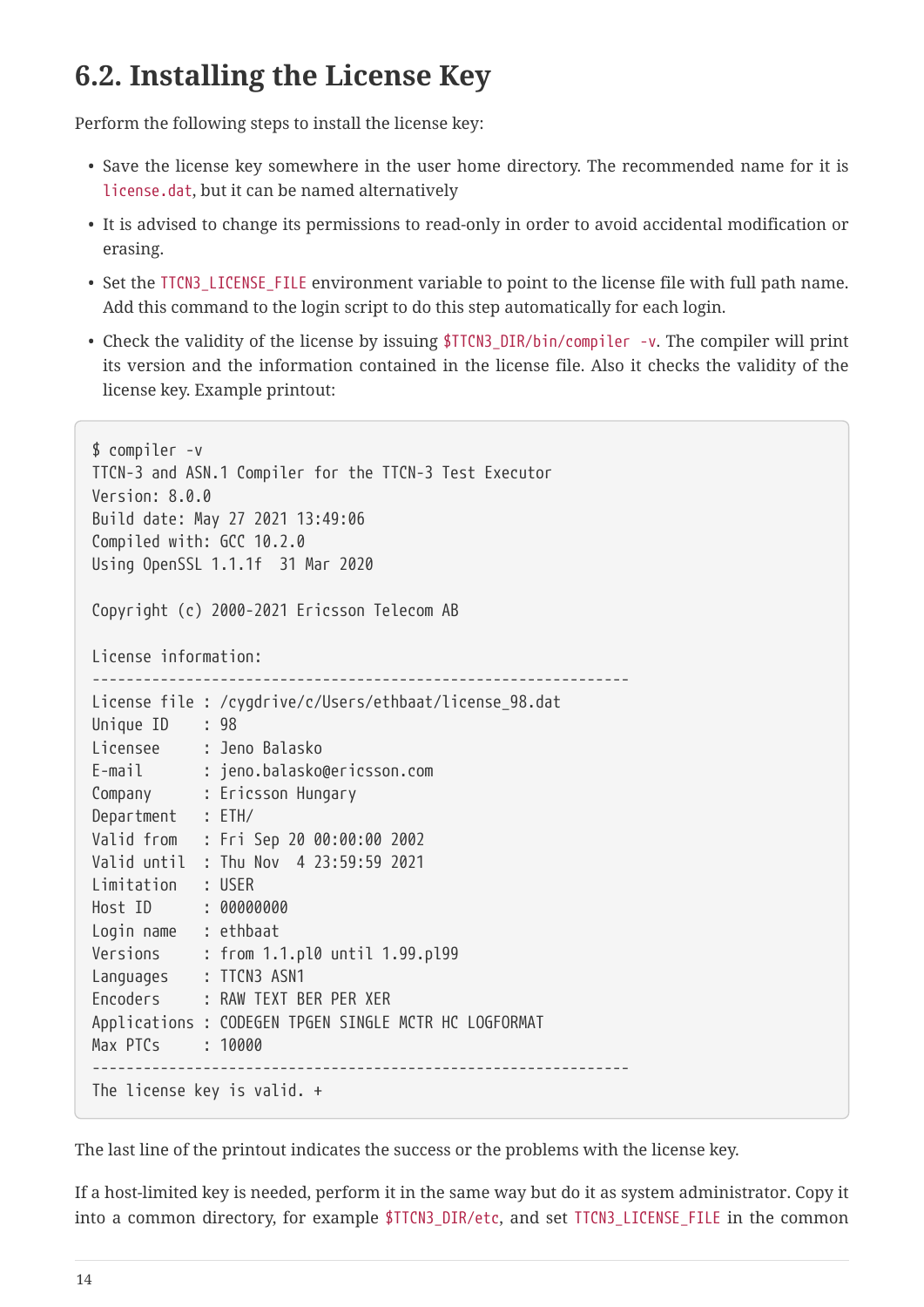#### login script of all users, for example, in /etc/profile.

<span id="page-16-0"></span>[\[4\]](#page-14-2) The public key required to check the DSA signature is compiled into all tools and libraries.